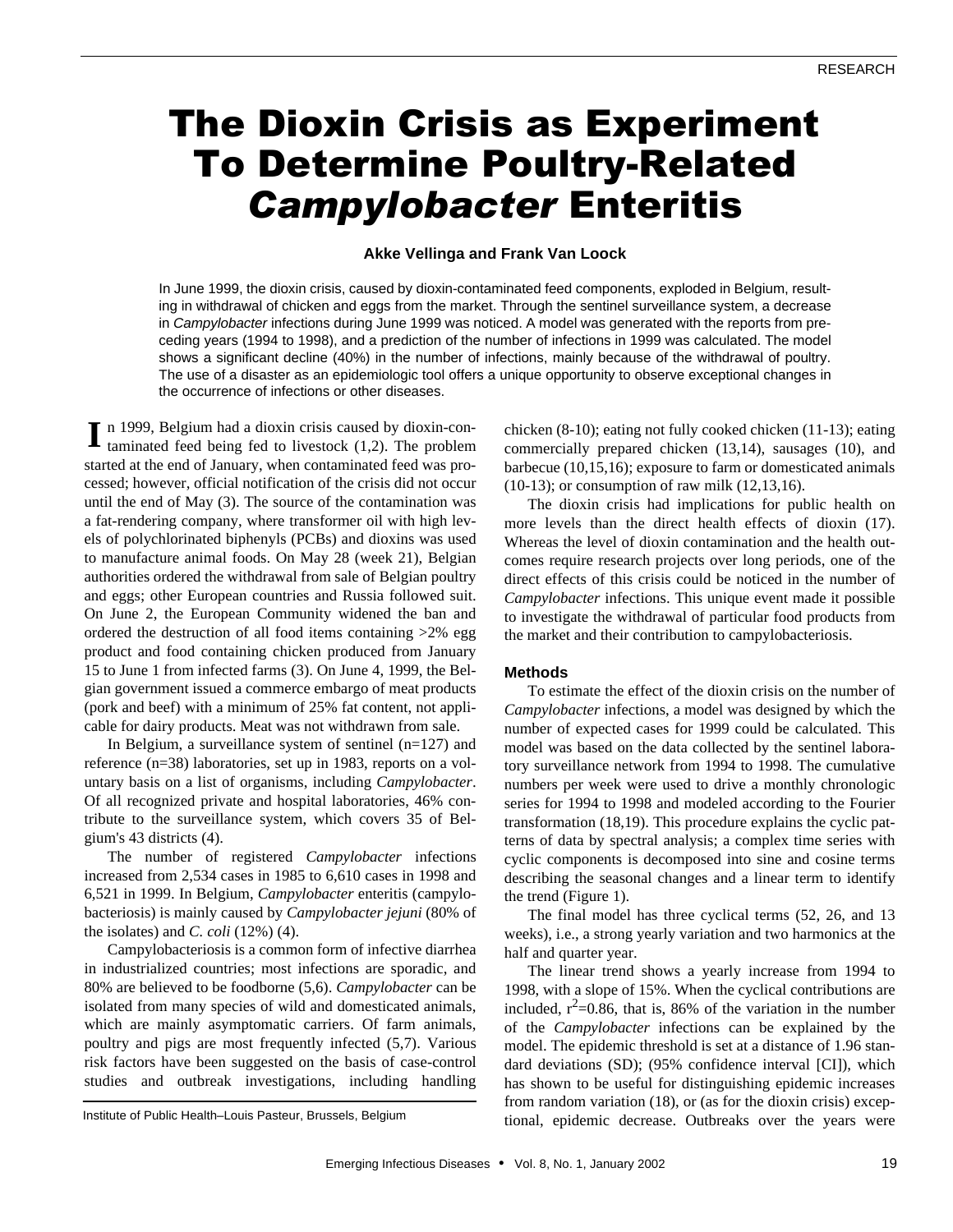## RESEARCH



Figure 1. Campylobacteriosis in Belgium from 1994 through 1998, fit of the model.

smoothed for this calculation. Figure 2 shows the model, including the 95% CI and the actual numbers by which it was calculated. Poultry production per workday for 1998 and 1999 is also shown, representing the production per workday in indices with 1995 as reference year  $(1995 = 100)$  (20).

Age and gender distribution during the crisis was compared with the monthly distribution of age and gender in previous years. The model was made with MS Excel 2000; SPSS version 9.0 was used to compare distributions.

#### **Results**

Figure 2 shows the model, including the 95% CI as calculated from the numbers in the previous years during a period of 20 weeks (middle of April to the end of August, weeks 15 to 35) as well as the actual count for this period in 1999. The number of *Campylobacter* infections analyzed by the sentinel laboratory surveillance network fit the 95% CI except during the dioxin crisis (from week 21), when all poultry and eggs were taken off the supermarket shelves. The number of *Campylobacter* infections from week 23 to week 26 in 1999 is on average 94 cases per week or almost 40% lower than the



Figure 2. Campylobacteriosis in Belgium at period of dioxin crisis, model 1994–1998 and poultry production index.

expected average of 153 cases per week  $(SD_{model}=15$  cases/ week;  $SD =$  standard deviation). Overall, for the month of June (week 23 to 26), the expected number of infections was 643  $(ST_{model}=61 \text{ cases/month})$  while the actual number of cases in 1999 was 375. The monthly calculated numbers follow the same trend as *Campylobacter* infections in 1999 and a similar decrease in numbers during the dioxin crisis. After 4 weeks, the ban was lifted, and the number of *Campylobacter* infections returned to the interval calculated by the model. Poultry production, even though over a longer period, also returned to levels comparable with the month of the previous year (1998). There was no difference in age or gender distribution of *Campylobacter* infections during the crisis compared with the rest of the year.

## **Discussion**

The impact of the dioxin crisis can be detected in various disciplines. The economic impact is probably the easiest to determine, as this aspect is data driven. However, the dioxin crisis had a tremendous impact on health and health-related matters, including food consumption. The sudden change in food consumption, related to the withdrawal of poultry and eggs, had an immediate effect on the number of foodborne diseases, e.g., *Campylobacter*. The fitted model shows an unexpected decline in June 1999. Even though the decline in numbers is not exceptional, the moment at which this happens is. Looking at other declines in the number of *Campylobacter* infections, as in February 1996 or February 1997, these happen during a downward trend in numbers, while the drop in June 1999 occurs when numbers would normally be increasing.

The decline in campylobacteriosis and the lack of poultry in shops lasted 4 weeks, exactly the period from seizing all Belgian chicken and egg products from the supermarket shelves until the return of these items. This supports a direct link and contradicts a possible "ecological fallacy" as the time frame, which has an abrupt beginning and end, is similar for both the dioxin crisis and the decline in number of *Campylobacter* infections (21). During this period no other events possibly explaining the decline in numbers are known to have occurred. A major concern with ecologic studies is often the flue line (generally, the geographic boundaries of the occurrence of the risk factor and the occurrence of the illness), as was the case in the European study of the association between olive oil and cancer (22). The dioxin crisis differs from the commonly analyzed ecologic studies in this geographic aspect, since the borders of the impact of the dioxin crisis are the same as the borders of a well-established surveillance system.

*Campylobacter* is associated with several risk factors and risk behaviors, such as contact with farm and domesticated animals (mainly cats and kittens) (10-12) or recent history of antibiotic use (14). However, the dioxin crisis would not have an immediate effect on these factors, as it was primarily a food scare. Drinking raw milk, occasionally found to be a risk factor (12,16), is also unlikely to have contributed to the decline in numbers since milk products were not taken off the shelves.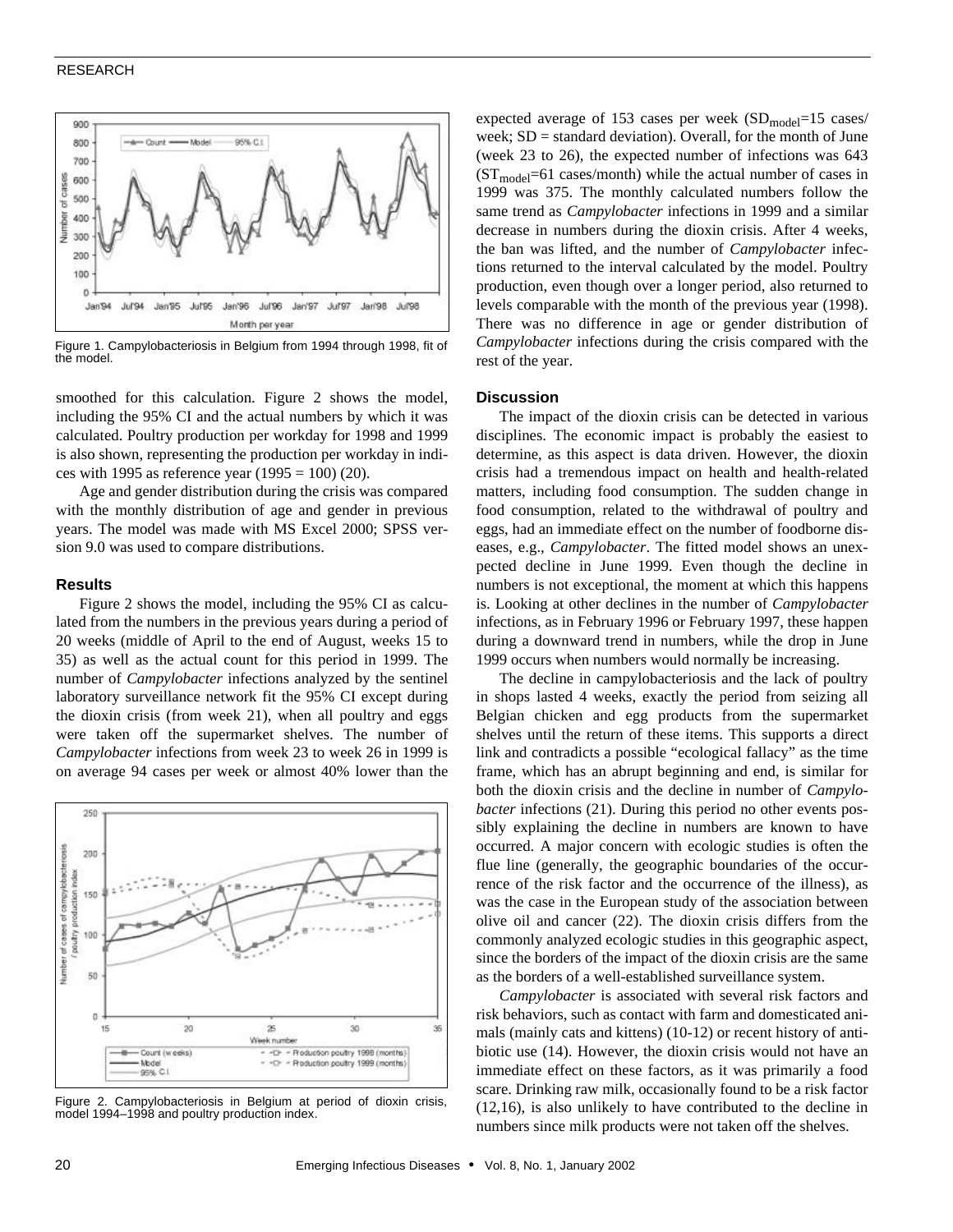Meat, in particular pork prepared on the barbecue, is generally accepted to be an important risk factor (10,16). Pork meat is associated with *C. coli*, which accounted for 12% (in 1998) and 21% (in 1999) of all *Campylobacter* infections (4). Meat remained available during the crisis, which might explain the small increase in *C. coli* infections, as it is imaginable that chicken, which is the main source of *C. jejuni* infections, was replaced by pork during the crisis.

Eggs were not on sale during the crisis, but they are generally not associated with *Campylobacter* contamination. (A possible link of eggs with *Salmonella* infections will be examined.)

The withdrawal of chicken and all related products from the supermarket during the dioxin crisis is the most likely reason for the sudden decline in *Campylobacter* infections. Chicken is found to be the principal source of infection in most case-control studies (11,13,14,16). In Seattle, rare, raw, and cooked chicken were all significantly associated with *Campylobacter* infection (8). Undercooked chicken was found to be a risk factor in a Colorado study (12). Handling raw and even frozen chicken, possibly because of cross-contamination in the kitchen, has also been significantly associated with campylobacteriosis (10). As all Belgian poultry was withdrawn, our data allow an estimation of the number of *Campylobacter* infections directly related to poultry.

The decline in the number of *Campylobacter* infections in Belgium by 40% was due to the withdrawal of Belgian poultry from the market. In 1999, 199,251 tons of poultry meat was available for human consumption; 81,261 tons (41%) was imported (23). Foreign poultry remained available on the market.

According to a marketing bureau that investigates trends in shopping behavior of 3,000 families in Belgium, eating habits have changed little because of the dioxin crisis (24); moreover, the overall purchase of poultry in 1999 increased by almost 9%. However, a shift was seen in the quality of the poultry sold; after the crisis, consumers preferred chicken with some sort of quality label, even though the current labels do not specifically address contamination issues.

Besides the 40% decrease in *Campylobacter* infections during the dioxin crisis, this experiment also highlights the remaining baseline of 60%, averaging 75 infections a month. According to an analysis of foodborne disease information in the United States (1999), only 80% of the *Campylobacter* spp. infections are estimated to be foodborne (5). Furthermore, as only Belgian chicken was banned and non-Belgian poultry was still on sale, a number of poultry-related infections are still present in the reported numbers. With at least 40% of the *Campylobacter* infections in Belgium explained by poultry and 20% by non-foodborne causes, the source of the remaining infections should be further explored and investigated.

The use of a disaster as an epidemiologic tool offers a unique opportunity to observe exceptional changes in the occurrence of infections or other diseases. The causes or consequences of the crisis can serve as treatment in an uncontrolled natural experiment. The dioxin crisis as experiment showed that >40% of the *Campylobacter* infections can be attributed to poultry.

#### **Acknowledgments**

We thank the participating sentinel laboratories for their cooperation in the data collection and J.-P. Butzler for the analytical work performed in the reference laboratory as well as for his helpful comments.

Ms. Vellinga is an epidemiologist who at the time of this research worked on zoonotic disease surveillance at the Scientific Institute of Public Health in Brussels, Belgium. She is currently a researcher at the Department of Epidemiology and Social Medicine of the University of Antwerp, Belgium. Her interests include the epidemiology of infectious diseases and its statistical modeling.

Dr. Van Loock is senior researcher and responsible for the infectious disease research programs of the epidemiologic section at the Scientific Institute of Public Health in Brussels.

#### **References**

- 1. Erickson BE. Dioxin food crisis in Belgium. Anal Chem 1999;71:541A-3.
- 2. van Larebeke N, Hens L, Schepens P, Schepens P, Covaci A, Baeyens J, et al. The Belgian PCB and dioxin incident of January-June 1999: exposure data and potential impact on health. Environ Health Perspect 2001;109:265-73.
- 3. Vanhoutte P, Paque L. Parliamentary investigations into the Belgian meat, dairy and egg production and into the political responsibilities in the light of the dioxin crisis. Brussels: Belgian Parliament; March 3, 2000; document no. 50, 0018/007. Available at URL: http//www.deKamer.be/documenten.html
- 4. Ducoffre G. Annual report on the surveillance of infectious diseases by the sentinel laboratories 1999 and the epidemiological trends 1983-1998. (Available in French and Dutch). Brussels: Institute of Public Health; Oct 2000; IPH/EPI reports Nr D/2000/2505/31.
- 5. Mead PS, Slutsker L, Dietz V, McCaig LF, Bresee JS, Shapiro C, et al. Food-related illness and death in the United States. Emerg Infect Dis 1999;5:607-25.
- 6. Skirrow MB. Epidemiology of *Campylobacter* enteritis. Int J Food Microbiol 1991;12:9-16.
- 7. Butzler JP, Oosterom J. Campylobacter: pathogenicity and significance in foods. Int J Food Microbiol 1991;12:1-8.
- Harris NV, Weiss NS, Nolan CM. The role of poultry and meats in the etiology of *Campylobacter jejuni/coli* enteritis. Am J Public Health 1986;76:407-11.
- 9. Hopkins RS, Scott AS. Handling raw chicken as a source for sporadic *Campylobacter jejuni* infections. J Infect Dis 1983;148:770.
- 10. Kapperud G, Skjerve E, Bean NH, Ostroff SM, Lassen J. Risk factors for sporadic *Campylobacter* infections: results of a case-control study in southeastern Norway. J Clin Microbiol 1992;30:3117-21.
- 11. Deming MS, Tauxe RV, Blake PA, Dixon SE, Fowler BS, Jones TS, et al. *Campylobacter* enteritis at a university: transmission from eating chicken and from cats. Am J Epidemiol 1987;126:526-34.
- 12. Hopkins RS, Olmsted R, Istre GR. Endemic *Campylobacter jejuni* infection in Colorado: identified risk factors. Am J Public Health 1984;74:249-50.
- 13. Eberhart-Phillips J, Walker N, Garrett N, Bell D, Sinclair D, Rainger W, et al. Campylobacteriosis in New Zealand: results of a case-control study. J Epidemiol Community Health 1997;51:686-91.
- Effler P, Ieong MC, Kimura A, Nakata M, Burr R, Cremer E, et al. Sporadic *Campylobacter jejuni* infections in Hawaii: associations with prior antibiotic use and commercially prepared chicken. J Infect Dis 2001;183:1152-5.
- Oosterom J, den Uyl CH, Banffer JR, Huisman J. Epidemiological investigations on *Campylobacter jejuni* in households with a primary infection. J Hyg (Lond) 1984;93:325-32.
- Studahl A, Andersson Y. Risk factors for indigenous campylobacter infection: a Swedish case-control study. Epidemiol Infect 2000;125:269- 75.
- 17. Van Oyen H. Dioxin in feed and food: is public health running behind? J Epidemiol Community Health 1999;53:744-5.